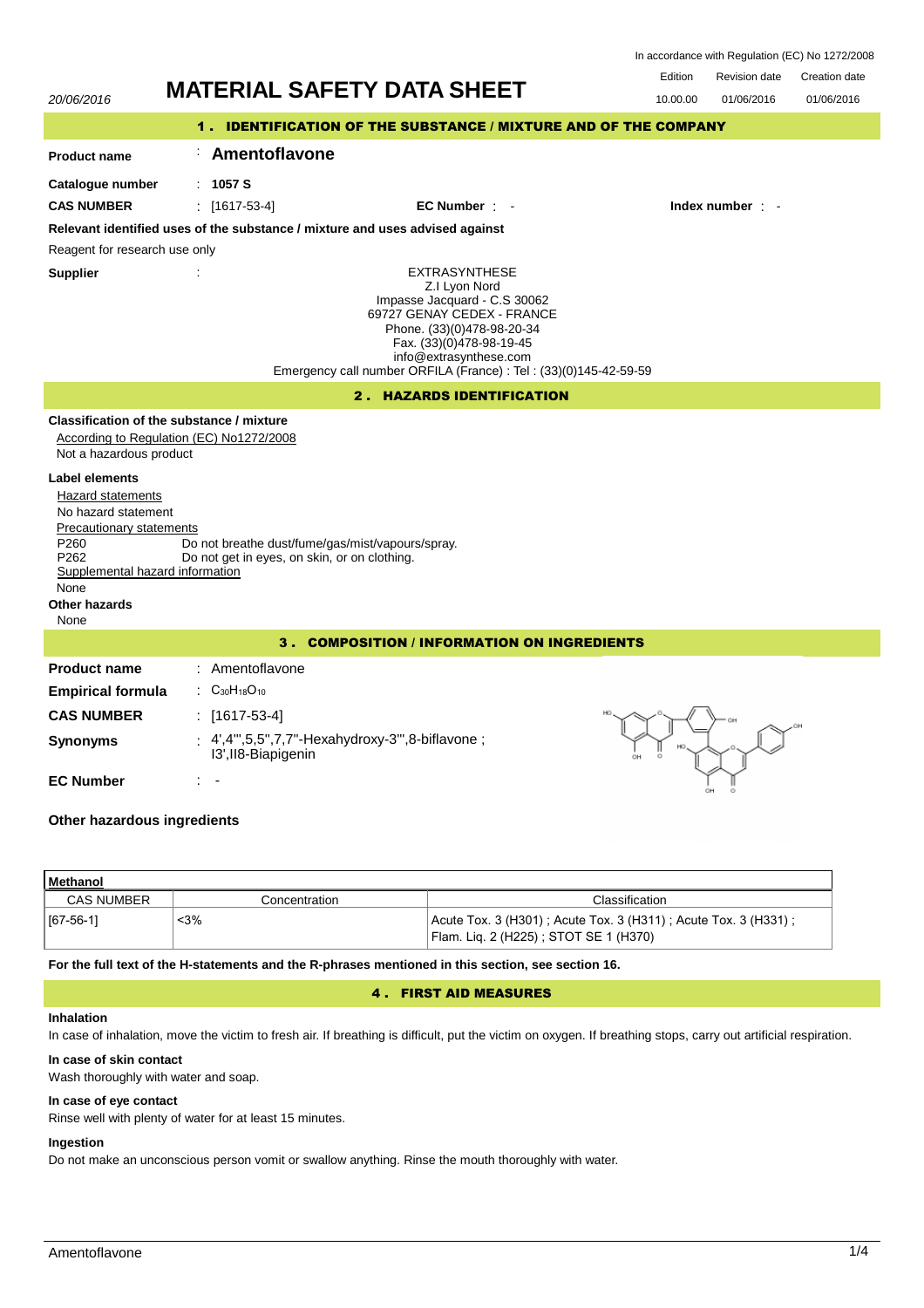#### 5 . FIRE-FIGHTING MEASURES

# **Extinguishing media**

Carbon dioxide, dry powder.

# **Special hazards arising from the substance**

Harmful/toxic vapours, carbon oxides may be released during the fire.

#### **Advise for fire-fighters**

Wear an autonomous breathing apparatus and suitable protection clothing against chemical agents.

#### 6 . ACCIDENTAL RELEASE MEASURES

### **Personal precautions**

Use personal protective equipment. Evacuate the personnel from the contaminated zone. Ensure adequate ventilation.

# **Environnemental precautions**

Keeping away from drains, surface and ground waters.

## **Methods and materials for containment and cleaning up**

Clean up without creating dust and place in adapted and sealed containers for elimination. Wash the contaminated aera with water and soap. Confine washing water and dispose of it complying with the local regulations. After cleaning, quickly eliminate traces of water with a product absorbing liquids (for example : sand, sawdust, universal binder, Kieselguhr).

# 7 . HANDLING AND STORAGE

## **Precautions for safe handling**

Avoid formation of dust. Avoid contact with skin and eyes. During handling, wear suitable personal protective equipment (see section 8). Follow the normal measures for preventive fire protection.

**Specific handling** No data available.

## **Specific end use(s)**

No data available

#### **Conditions for safe storage, including any incompatibilities**

Store in a cool well-ventilated place.

Keep container tightly closed in a dry place away from light.

Store at <+8°C

# 8 . EXPOSURE CONTROL/PERSONAL PROTECTION

#### **Respiratory protection**

Wear imperatively an appropriated mask/respirator, tested and approved by standards such as NIOSH (US) or CEN (EU).

#### **Hand protection**

Handle with protective gloves. The selected gloves have to satisfy the specifications of EU Directive 89/686/EEC and the standard EN 374 derived from it.

#### **Eye protection**

Wear safety glasses.

#### **Skin protection**

Wear suitable protective clothing according to the quantity and the level of activity of the substance at the workplace.

## 9 . PHYSICAL AND CHEMICAL PROPERTIES

| Information on basic physical and chemical properties |          |  |  |  |
|-------------------------------------------------------|----------|--|--|--|
| Physical state                                        | : Powder |  |  |  |
| Color                                                 | : Yellow |  |  |  |

| Solubility in                          | : Ethyl alcohol (Soluble) |
|----------------------------------------|---------------------------|
| Melting point                          | : No data available.      |
| Initial boiling point                  | : No data available.      |
| Flash point                            | $:$ No data available.    |
| рH                                     | : No data available.      |
| Partition coefficient: n-octanol/water | : No data available.      |
| Auto-ignition temperature              | : No data available.      |
| Decomposition temperature              | : No data available.      |
| Viscosity                              | : No data available.      |
|                                        |                           |

# **Other information**

No data available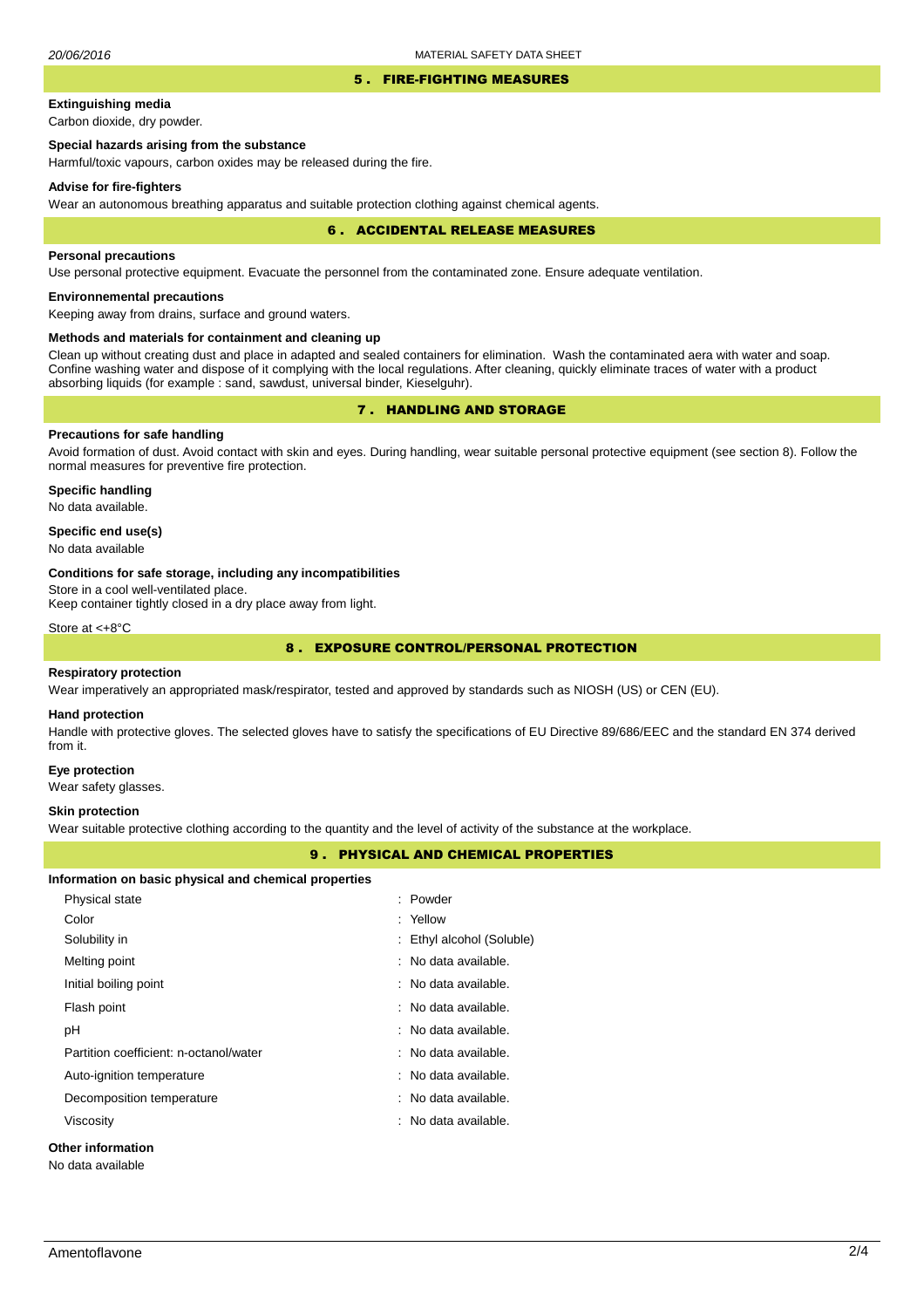### 10 . STABILITY AND REACTIVITY

#### **Reactivity**

No data available.

## **Chemical stability**

Stable under recommanded storage conditions.

#### **Possibility of hazardous reactions**

No hazardous reactions during storage and handling complying with the instructions.

**Conditions to avoid**

No data available.

**Incompatible materials**

No data available.

## **Hazardous decomposition products**

No hazardous decomposition products if the instructions for handling and storage are respected. During high overheating of the substance or during a fire, hazardous decomposition products may be produced.

## 11 . TOXICOLOGICAL INFORMATION

## **Acute oral toxicity**

No data available.

# **Acute dermal toxicity**

No data available.

#### **Acute inhalation toxicity**

No data available.

## **Skin Corrosion**

No data available.

#### **Skin Irritation**

No data available.

# **Serious Eye Damage**

No data available.

## **Eye Irritation**

No data available.

## **Respiratory Sensitisation**

No data available.

### **Skin Sensitisation**

No data available.

## **Germ Cell Mutagenicity**

No data available.

## **Carcinogenictiy**

No data available.

## **Reproductive Toxicity**

No data available.

## **Specific Target Organ Toxicity - Single Exposure**

No data available.

## **Specific Target Organ Toxicity - Repeated Exposure**

No data available.

### **Aspiration Hazard**

No data available.